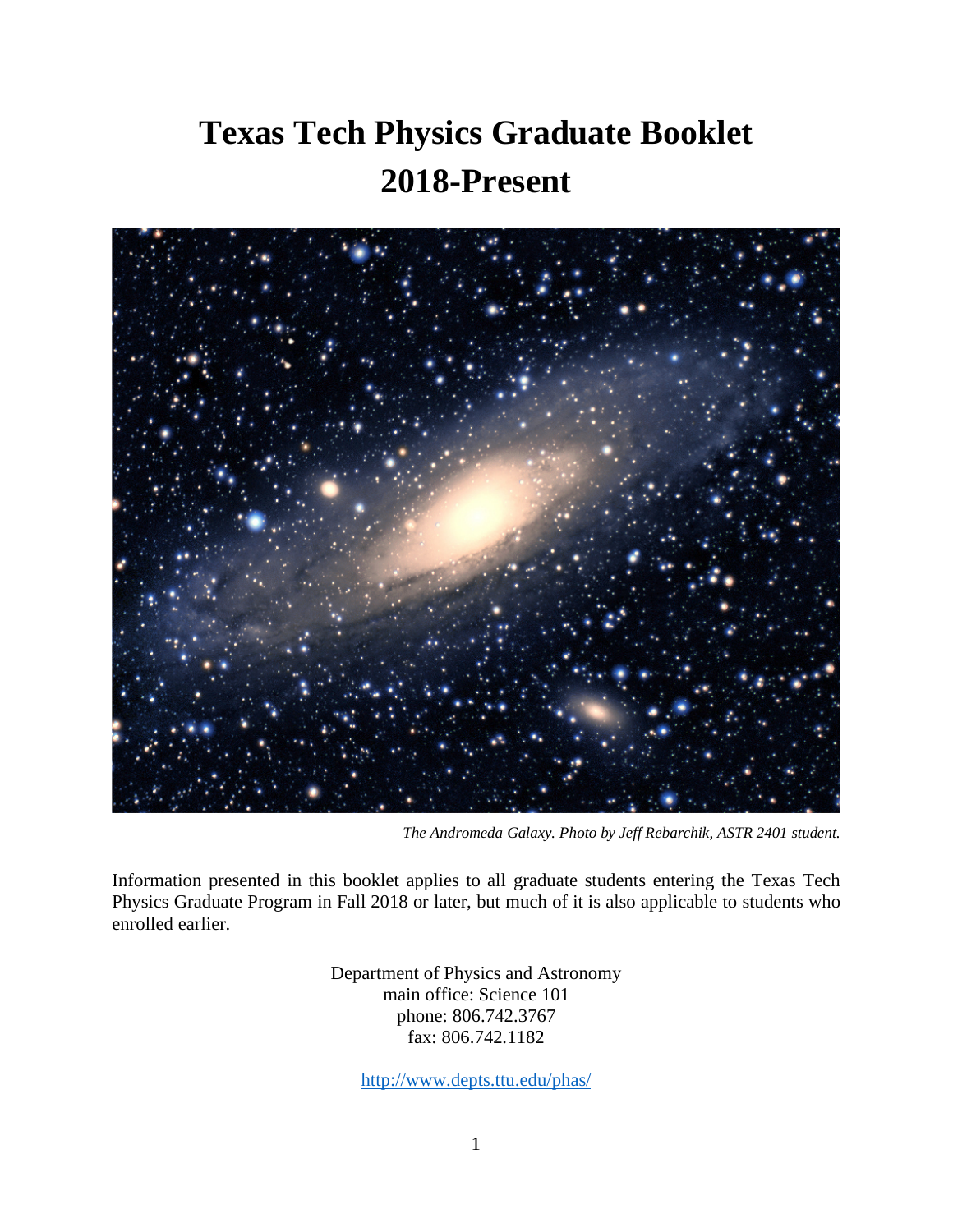## **Welcome!**

Dear Physics Graduate Students,

We are delighted that you chose Texas Tech University for your graduate studies in physics. You made an excellent choice! To assist you, the faculty and staff have prepared this Graduate Booklet that contains the essential information about M.S. and Ph.D. degree requirements, student obligations, courses, research, schedules, milestones, and financial assistance. Please read it carefully and keep it nearby for future reference. The advising team of Prof. Igor Volobouev (Graduate Advisor) and Dr. Melanie Ungar (Academic Advisor) will consult with you every semester with the objective of guiding you through your initial coursework and prelim exam so that you can quickly proceed to your research. I suggest that you start thinking about your research direction as early as possible and that you are not shy about visiting with professors and sitting in on group meetings. Our main concern is that you have a productive and satisfying graduate school experience here. We welcome you to our physics family and wish you success!

> Sung-Won Lee Professor and Chair

## **1. Degree Requirements**

Students enrolled in graduate programs offered by the Department of Physics and Astronomy must complete the following courses:

#### **Core requirements for all programs:**

PHYS 5306: Classical Dynamics PHYS 5301: Quantum Mechanics I PHYS 5303: Electromagnetic Theory PHYS 5305: Statistical Physics PHYS 5101: Seminar (three of the first four semesters a student is enrolled)

#### **Additional core requirements for the doctoral program:**

PHYS 5302: Quantum Mechanics II

PHYS 6306: Advanced Electromagnetic Theory

Students will benefit strongly from taking PHYS 5307 (Methods in Physics I), which is a math methods course, in their first semesters. This course is not formally required, but except for those who enter with an especially strong background in mathematics, it may be difficult for students to complete the core coursework at a satisfactory level without taking it. Many students will also benefit from taking PHYS 5322 (Computational Physics) early in their studies.

**Electives and optional courses:** Most students will need to take additional coursework beyond the minimum requirements in order to develop the necessary expertise for their thesis research. This coursework should be selected by the student with the help of the student's Research Advisor and thesis committee.

**Responsible Academic Conduct Training:** Students must complete this training within their first semester at TTU.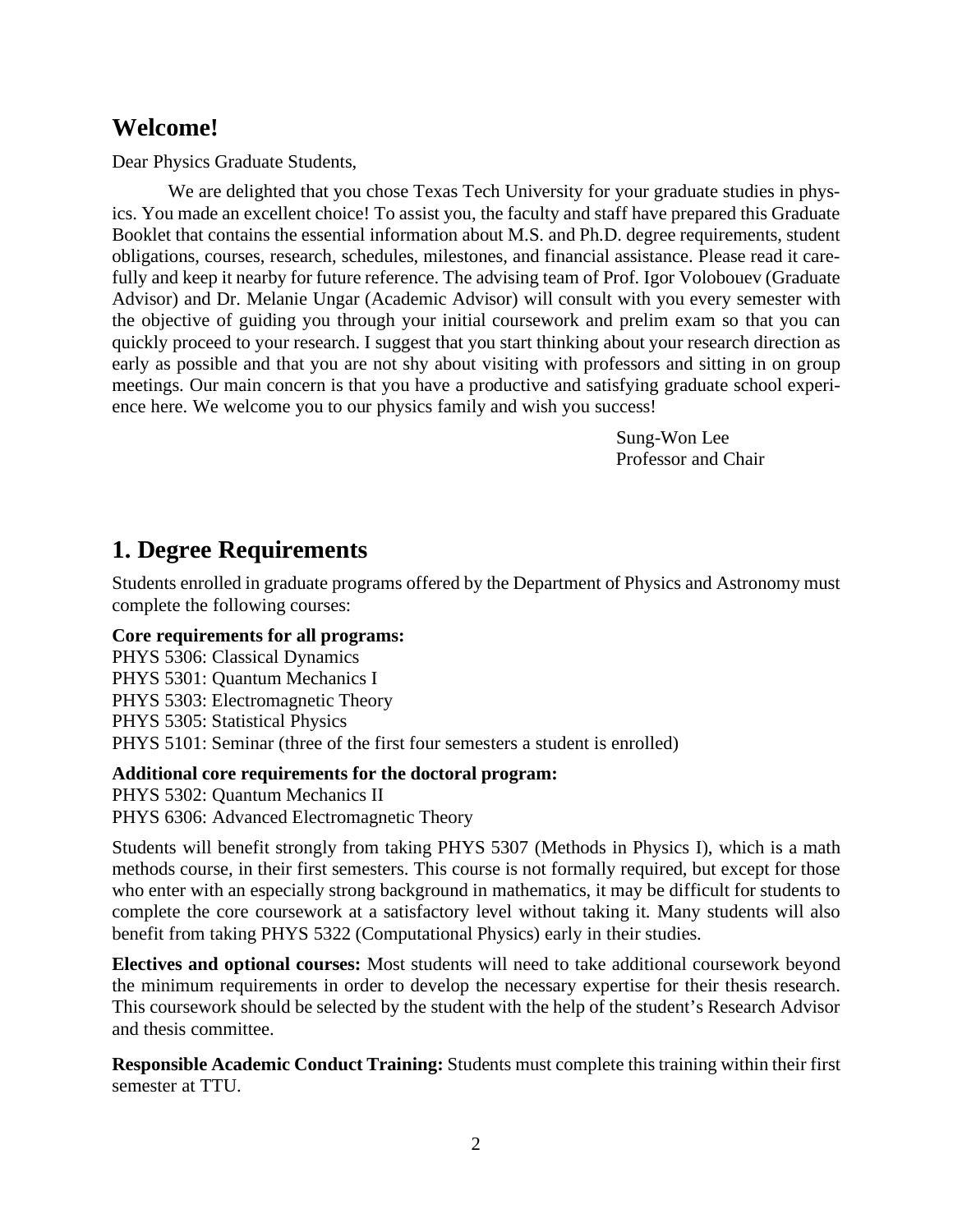#### **1.1 Minimum Requirements for Specific Degree Programs**

**M.S. in Physics, thesis option:** 24 credit hours, exclusive of the master's thesis, of which at least 18 must be in the department, as well as 6 credit hours of PHYS 6000 (Master's Thesis) for a total of 30 hours. To be awarded the M.S. degree, students must pass an oral defense of the thesis.

**M.S. in Physics, exam-based option:** 30 credit hours, of which at least 24 must be in the department. Additionally, students must pass a master's comprehensive exam.

**M.S. in Physics, course-based option:** 36 credit hours, of which at least 30 must be formal coursework taken in the department, inclusive of PHYS 5101 (Seminar). Additionally, students must pass a master's oral evaluation.

**Ph.D. in Physics:** 60 credit hours beyond the bachelor's degree, exclusive of the dissertation, as well as at least 12 hours of PHYS 8000 (Doctoral Dissertation) for a total of 72 hours. Only 6 hours of PHYS 5000 (Independent Study) and 12 hours taken outside the department may be counted towards fulfillment of the doctoral degree requirements. To be admitted to candidacy, students must pass the prelim exam and successfully defend their thesis proposal. To be awarded the Ph.D., students must pass a Ph.D. thesis (also called dissertation) defense.

**Credit hours taken outside the department:** up to 12 credit hours for the Ph.D. program and up to 6 credit hours for the M.S. program can be counted towards the fulfillment of the degree requirements. The following formal graduate courses (that is, level 5000 or above, excluding independent study, seminar, research, or dissertation) will be accepted automatically:

a) Any such course suggested by the student's Research Advisor.

b) Any such course offered by the departments of Chemistry (CHEM), Computer Science (CS), Electrical & Computer Engineering (ECE), and Mathematics & Statistics (MATH or STAT courses).

Students who want a course not listed above to be counted towards the fulfillment of their degree requirements should consult the Graduate Advisor *before enrolling* in such a course.

#### **1.2 Academic Standing**

**GPA requirements:** Students must have an institutional GPA of at least 3.0 both in the core courses and overall in order to earn either a master's or doctoral degree. Institutional GPA is calculated over the graduate courses taken at Texas Tech, courses transferred from other universities do not contribute.

**Retaking core courses:** Students who do not earn at least a B- in a required core course may retake that course in order to raise their core course GPA. Each course can be retaken once. For the purpose of calculating the core course GPA, the grade will be replaced. However, retaking a graduate course does not act as a formal grade replacement for the student's cumulative institutional GPA.

**Academic probation:** Students whose cumulative institutional GPA drops below 3.0 will be put on academic probation the following semester. During the first semester of academic probation, the student must achieve a term GPA of at least 3.0. If the student's term GPA is below 3.0, the student will be put on academic suspension for the following semester (fall, spring, or summer). If the student's term GPA is 3.0 or above but their cumulative GPA is still below 3.0, the student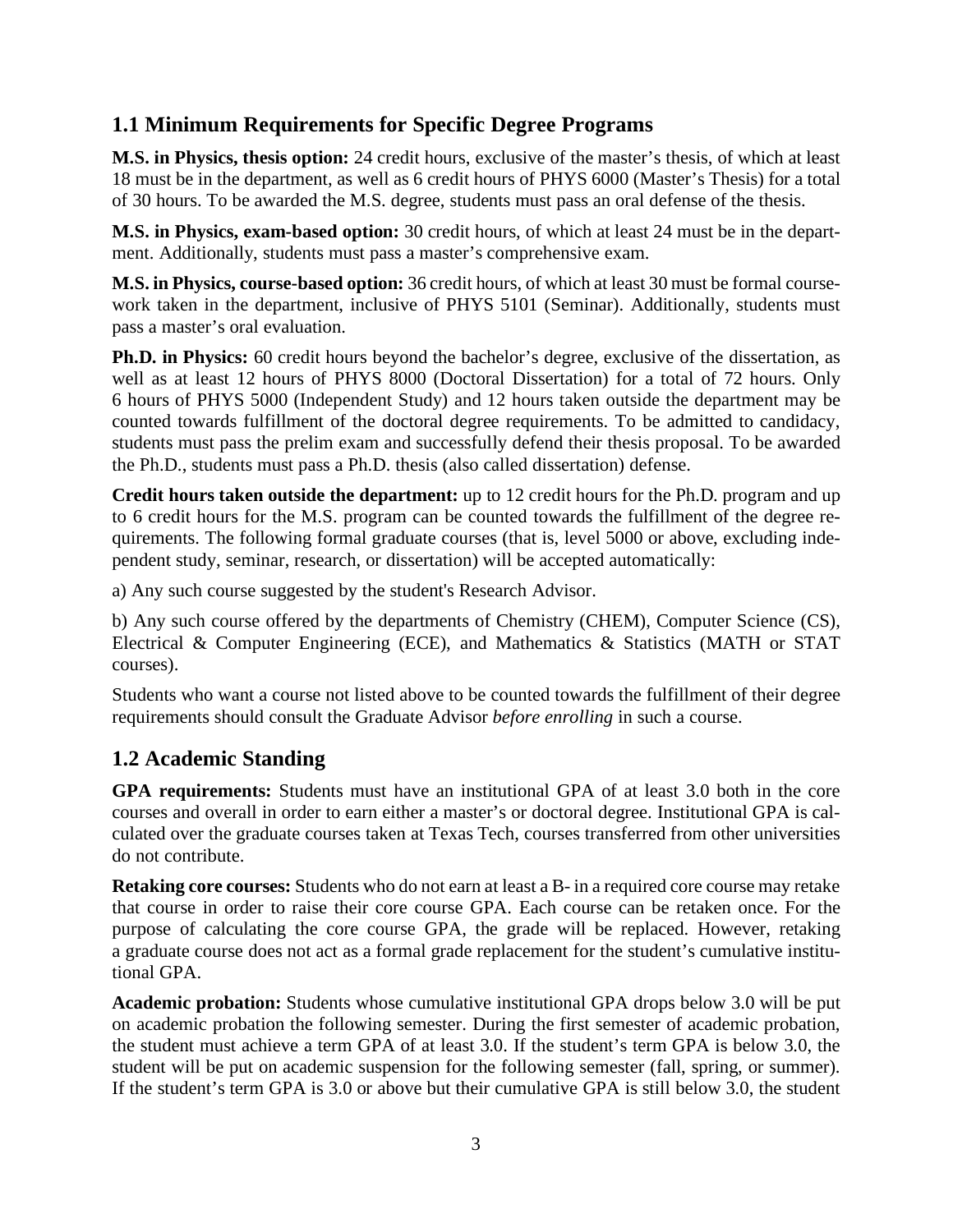will be placed on a second semester of academic probation called additional academic probation. If the student's cumulative GPA is still below 3.0 after two consecutive semesters of academic probation, the student will be placed on academic suspension.

**Academic suspension:** Students who are placed on academic suspension may not enroll in TTU courses the following semester (fall, spring, or summer). If they wish to remain in the program, they must apply for readmission.

## **1.3 The Master's Oral Evaluation**

The Master's oral evaluation is performed by a committee of three or more physics faculty members. The evaluation covers topics in the four core graduate courses (Classical Dynamics, Quantum Mechanics I, Electromagnetic Theory, and Statistical Physics) as well as in undergraduate physics courses. The oral evaluation is about one hour long, and the outcome is the pass/fail decision made by the committee. The evaluation is normally conducted in March/April (spring semester) and October/November (fall semester). A student can attempt to pass the evaluation no more than two times. If the first attempt is unsuccessful, the second one can be made after an interval of at least four months. The requirement for a master's oral evaluation can also be satisfied by passing the oral part of the Ph.D. prelim exam.

#### **1.4 The Master's Comprehensive Exam**

The requirement for a master's comprehensive exam can be satisfied by passing the prelim exam for the Ph.D. program.

#### **1.5 The Ph.D. Prelim Exam**

The purpose of this exam is to assess student's understanding of physics and potential for performing Ph.D. research. The examination spans the topics covered in the four core graduate courses as well as in undergraduate physics courses. Students enrolled in the physics Ph.D. program must pass the prelim exam in order to be admitted to candidacy.

The prelim exam is offered once or twice a year. It is normally conducted in August before the start of the fall semester. It may also be conducted in January, before the start of the spring semester, if sufficient student participation is anticipated. The exam consists of two half-days of written examination and one hour of oral examination for each student. The outcome is the pass/fail decision made by the examination committee.

Students who have a B.S. degree at the time of enrollment in the Ph.D. program must take the prelim exam at the first opportunity available after completing two regular (fall or spring) semesters in the program. Students awarded a thesis-based M.S. degree by the TTU Department of Physics and Astronomy must take the exam at the first opportunity. Students awarded an M.S. degree by another institution must take the exam as soon as they complete the four core courses (by either transferring these courses or taking them at TTU) or at the first opportunity available after completing two regular semesters in the program, whichever comes first. Not showing up for the exam without good reason results in automatic failure.

Students who fail the prelim exam must retake the exam as soon as it is offered again. Failure on the second attempt disqualifies the student from further participation in the TTU Physics Ph.D. program.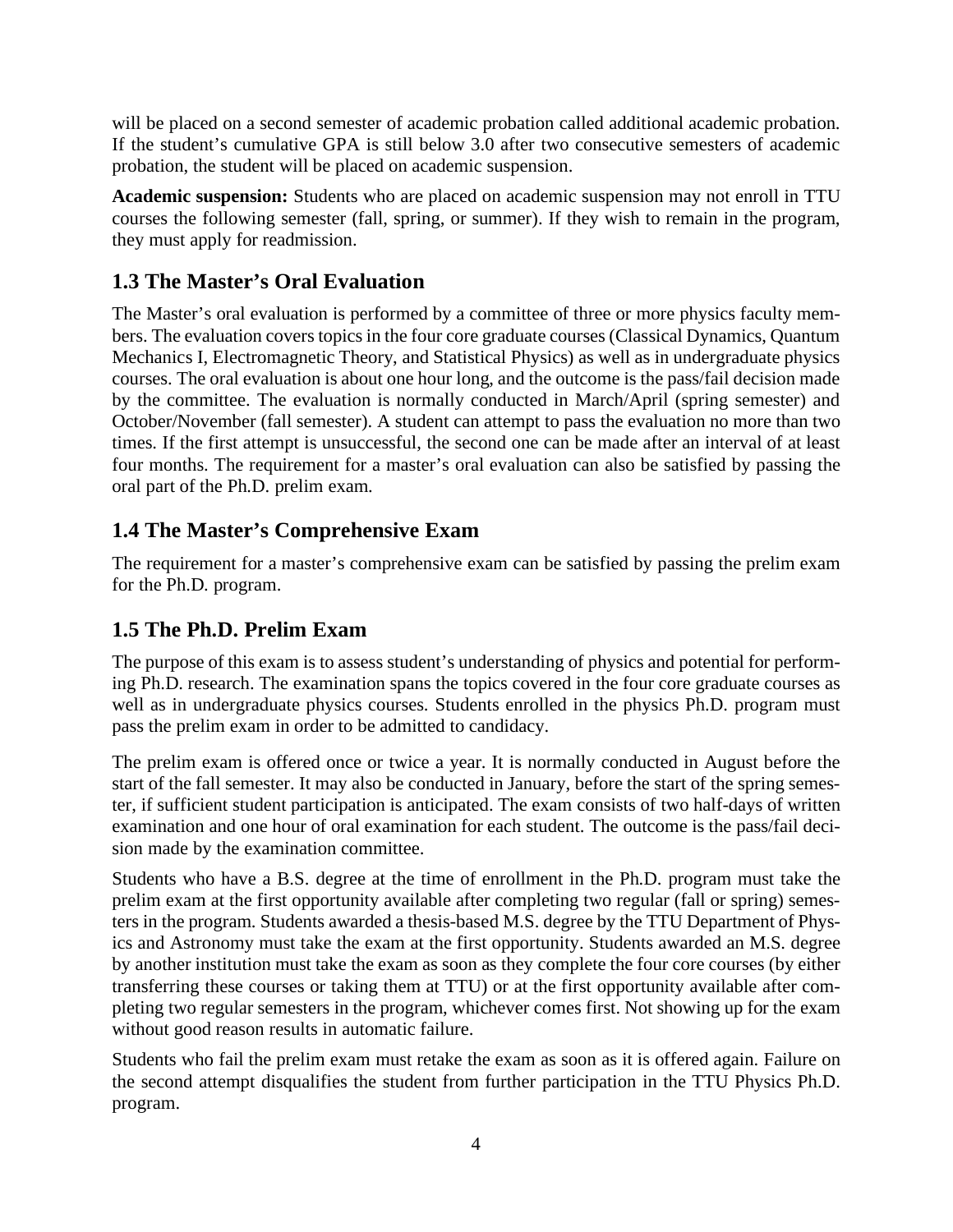Prelim exam date extensions can be granted in exceptional circumstances by the Graduate Advisor. Poor academic standing or student's failure to enroll in a core course are not good reasons to delay the examination. Exam exemptions can be granted to transfer students who have already passed a similar examination (as determined by the Graduate Advisor) in a comparable Ph.D. program offered by another institution.

#### **1.6 Ph.D. Thesis Proposal Defense**

The student must lay out what they plan to do for their Ph.D. thesis in a report of no more than 15 pages. The student must then meet with their thesis committee and demonstrate sufficient background and technical competence to convince the committee that the thesis project is likely to produce substantial scientific results and that the student is capable of completing the work. This meeting will consist of an oral presentation of about 30 minutes followed by questions from the committee. The committee may return a finding that the proposal is acceptable, unacceptable, or in need of revision. If the proposal is found unacceptable, the student will not be admitted to candidacy. If the proposal is in need of revision, a new proposal defense should be scheduled within 6 months.

#### **1.7 Ph.D. Thesis Defense**

The oral dissertation defense must be held when school is in session and faculty are on duty. It must be scheduled on or before the defense deadline date (set by the Graduate School) during the semester of graduation. Three weeks before the defense, the graduating student must submit a defense notification form to the Graduate School with the help of the department's Academic Advisor. Before submitting this form, the student — with the help of their committee chair must choose a representative from the graduate dean to attend their defense. The graduate dean's representative must be a member of the graduate faculty who does not have an appointment in the Department of Physics and Astronomy. Students should also present copies of their Ph.D. thesis to all committee members and the dean's representative at that time. After a successful defense, the thesis must be submitted to the Graduate School within the time frame allotted for final editing (the thesis submission deadline is usually one week after the defense deadline).

Note: TTU graduate faculty members are typically tenured or tenure-track faculty. In the Texas Tech Department of Physics and Astronomy, those faculty members listed under "faculty" or "joint and adjunct faculty" on the department website are nearly always graduate faculty members. Please see TTU OP 64.10 for detailed information.

#### **1.8 Other Requirements and Expectations**

**Enrollment requirements:** Full time enrollment as defined by the Graduate School is a minimum of 9 credit hours during a regular (fall or spring) term and 6 hours during the summer term. Summer enrollment is not required of students who do not work for the department during the summer term. During a regular term, enrollment in over 13 hours for doctoral students and in over 16 hours for master's students requires an approval by the Graduate School. Students must be enrolled full time during any regular term in which they receive a Teaching Assistantship (TA) or Research Assistantship (RA). In the summer, students who work for the entire summer term must register for a minimum of 6 credit hours. Students who work for only half the summer (one summer session) must register for a minimum of 3 credit hours.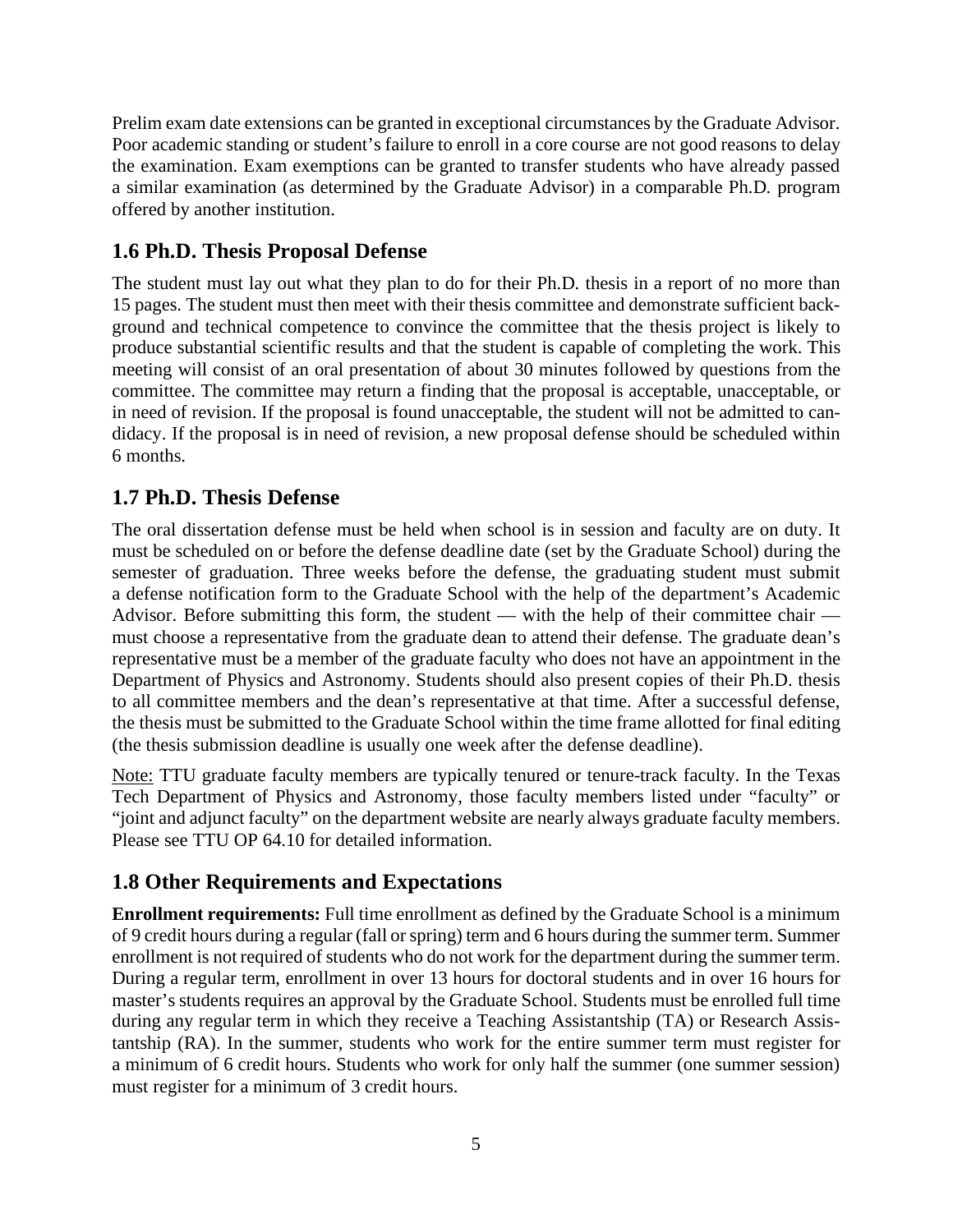**Timely registration:** No graduate course can be taught unless at least five graduate students are registered to take it. In order to avoid course cancellations, the Department of Physics and Astronomy strongly encourages graduate students to register for credit hours as early as possible.

**Leveling courses:** Students with insufficient undergraduate preparation or students who earned their undergraduate degrees a substantial length of time before enrolling should consult with the Graduate Advisor about the possibility of taking upper-level undergraduate courses. These courses must be passed with a grade of at least a C, and failure to earn grades of at least C in such courses will result in immediate academic suspension.

**Transfer of coursework:** All transferred coursework must be approved by both the Graduate Advisor and the Graduate School. Only 6 credit hours from another institution may be applied towards a master's degree. Up to 12 semester credit hours taken at an accredited institution may be transferred into a doctoral degree plan. Upon approval by the Graduate Dean, up to 30 block semester credit hours of a previously awarded master's degree may be counted towards a doctoral program. Should such credit be approved, no other transfer credit will be allowed. At least 30 credit hours of doctoral coursework and 12 hours of PHYS 8000 must be completed at Texas Tech.

**Core coursework waiver:** The core course requirements can be conditionally waved for an incoming graduate student under the following simultaneous circumstances:

a) The student is enrolling in the Ph.D. program (not only M.S.).

b) The student coming or transferring to TTU already knows their Research Advisor, and the Advisor supports the request to waive the course(s).

c) The waiver request is made either before the student enrolls in their first semester at TTU or at the beginning of the first semester but before the course registration deadline.

d) The student has already taken similar, graduate-level equivalent courses (as determined by the Graduate Advisor), and the grade earned was at least a B or foreign equivalent. This coursework must be completed not more than eight years prior to admission to the TTU physics Ph.D. program.

The core coursework waiver is granted on the condition that the student takes the Ph.D. Prelim Exam the first time it is offered and passes it on the first attempt. If the first attempt is unsuccessful, the student will be required to take all core courses. The student is still expected to maintain at least 3.0 GPA in the core courses not waived, as well as to satisfy the requirement on the overall number of credit hours taken (the waiver does not reduce this requirement).

**Annual review:** As required by the Graduate School, each student will undergo an annual review in which their Research Advisor or the Graduate Advisor will assess the student's progress in the program and submit a report to the Graduate School. Any student not making satisfactory progress towards the degree will be notified.

**General university-wide requirements:** Graduate students in the department are expected to meet all university requirements for academic integrity and adhere to the guidelines established in the course catalog.

# **2. Other Student Obligations**

**Advising appointments:** Students who have not fulfilled their core course requirements must meet with the Graduate Advisor at least once per regular (fall or spring) semester for a scheduled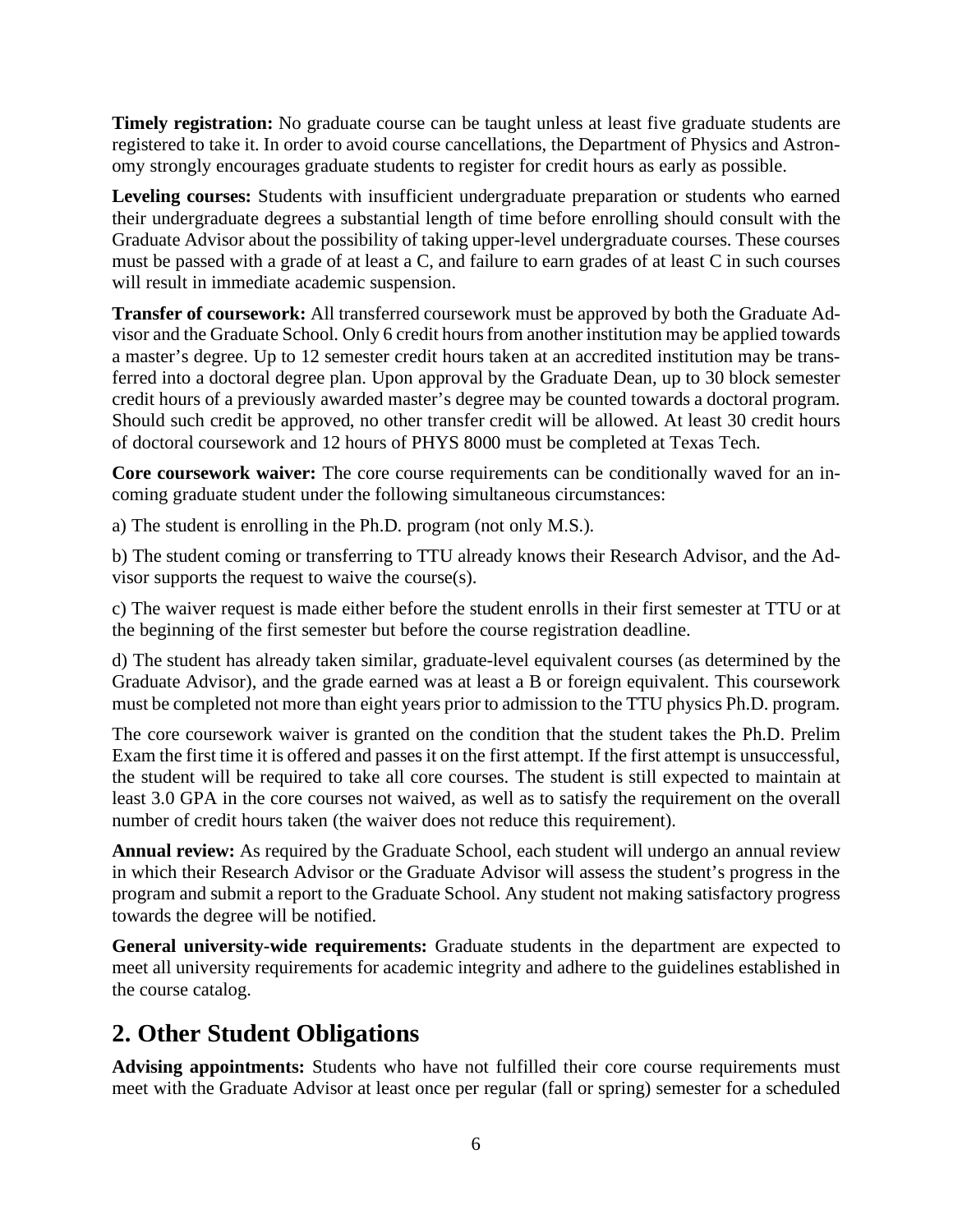appointment. Students will have registration holds placed on their accounts that will not be lifted until after their appointment.

**Research reports:** Students enrolled in more than 3 credit hours of Research and/or Dissertation (combination of PHYS 7000 and/or PHYS 8000) courses in a single regular semester must write a one-page report on their research progress during that semester and email it to their Research Advisor, the Graduate Advisor, and the Academic Advisor. Students will have registration holds placed on their accounts that will not be lifted until after the student submits a report.

**Paperwork:** Students are expected to contact the Graduate Advisor and the Academic Advisor about filing all required paperwork with the Graduate School, including degree plans, add/change program forms, qualifying exam reports, and defense notification forms. Forms, dates, and deadlines should be obtained from the Graduate School's website.

## **3. Graduate Courses in Physics**

Students can find descriptions of all graduate courses in physics in the TTU Undergraduate and Graduate Catalog:

#### <https://catalog.ttu.edu/>

To learn which courses are being offered in current and upcoming semesters, students should ask the Academic Advisor or consult the section search tool:

<https://sections.app.texastech.edu/>

## **4. Research, Thesis, and Independent Study Courses**

Students will often end up taking a large fraction of their credit hours in unstructured courses. A few guidelines are thus helpful for students and for faculty in terms of expectations for these courses. It is expected in all cases that students will consult with faculty mentors before signing up for independent study courses.

**Independent study:** Independent study should normally be used for cases in which a student wishes to develop an understanding of the type of material that might make up a scheduled course during a semester when the course in question is not being offered. Students in independent study courses should expect to do a substantial amount of reading and homework-type problems and perhaps take a test on the course material. Only under exceptional circumstances should independent study courses take the place of the standard core courses. According to the Graduate School rules, only 6 hours of PHYS 5000 (Independent Study) may be applied towards fulfillment of the doctoral degree requirements. Students must obtain the instructor's permission as well as a registration permit from the Academic Advisor to enroll in a section of PHYS 5000.

**Research courses:** Research courses should be taken with the student's Research Advisor, who should be selected by the end of the student's first year in the graduate program. Per the Graduate School, only 6 hours of PHYS 5000 (Independent Study) and PHYS 7000 (Research) total may be applied towards fulfillment of the master's degree requirements.

**Master's Thesis (PHYS 6000):** Thesis-option master's students must enroll in at least 6 hours of PHYS 6000 (Master's Thesis) in order to earn their degree. Once a student begins enrolling in PHYS 6000, the student must enroll in at least 1 hour of PHYS 6000 every semester (fall, spring, and summer) until the graduation semester. During the student's graduation semester, the student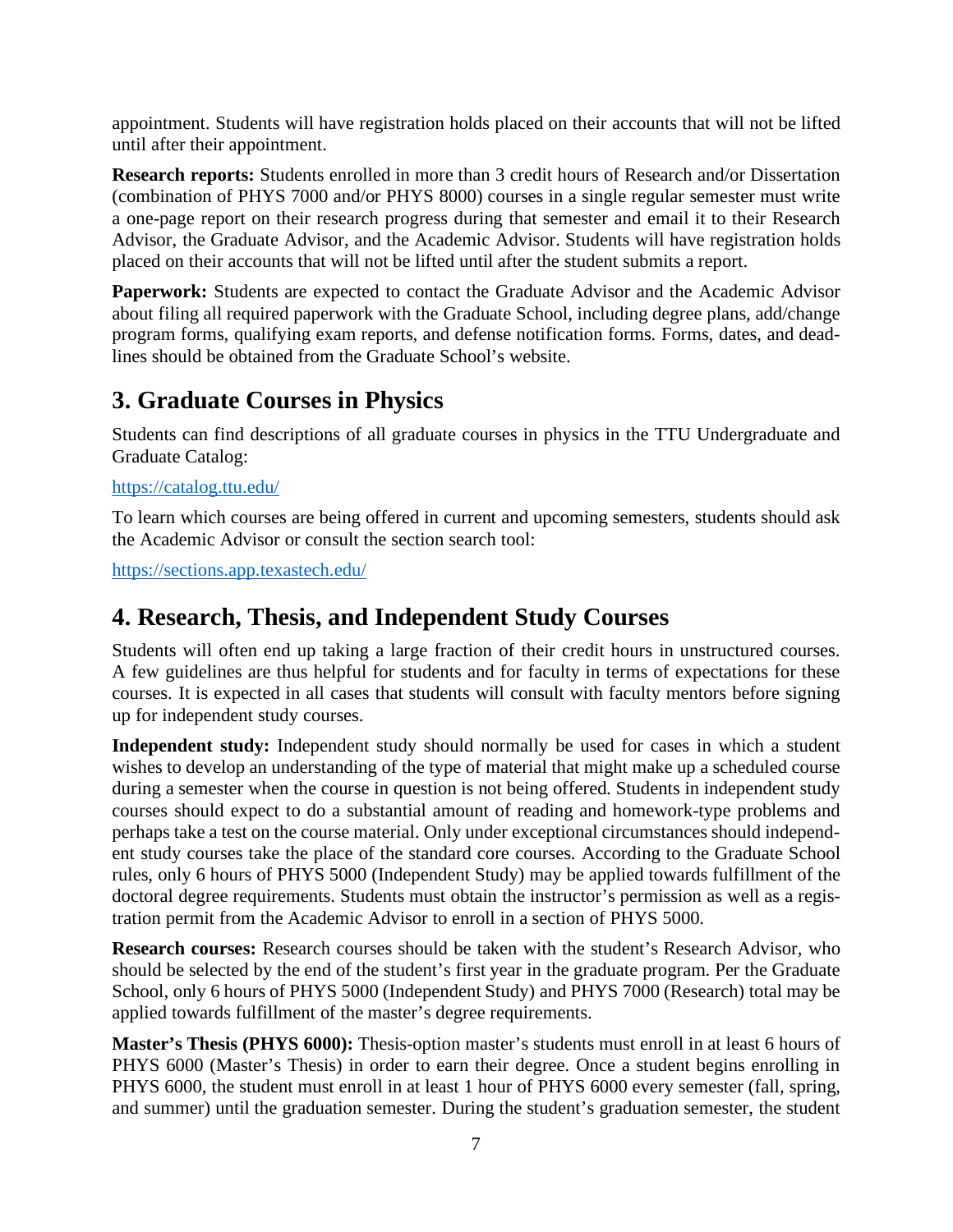must be enrolled in at least 3 hours of PHYS 6000. The student must earn a grade of B or better in thesis work to qualify for graduation. The thesis is assigned a letter grade in the final semester of thesis hours only; previous term thesis hours should receive a grade of CR (credit).

**Doctoral Dissertation (PHYS 8000):** Doctoral students should not enroll in PHYS 8000 (Doctoral Dissertation) until after they have successfully defended their Ph.D. thesis proposal and have been admitted to candidacy. Once a student begins enrolling in PHYS 8000, the student must enroll in at least one hour of PHYS 8000 every semester (fall, spring, and summer) until the graduation semester. During the student's graduation semester, the student must be enrolled in at least 3 hours of PHYS 8000. The student must earn a grade of B or better in dissertation work to qualify for graduation. The thesis is assigned a letter grade in the final semester of thesis hours only; previous term thesis hours should receive a grade of CR (credit).

# **5. Thesis Committees**

**Master's thesis committee:** A master's thesis committee must consist of the student's Research Advisor and at least one other TTU graduate faculty member. The Research Advisor will serve as the committee chair if (s)he is a regular faculty member (full-time tenure/tenure track) in the Department of Physics and Astronomy. The committee co-chair from the Department of Physics and Astronomy must be selected in case the primary research advisor is not a regular faculty member in the Department (so the committee will have two co-chairs).

**Ph.D. advisory committee:** A doctoral advisory committee must consist of at least four members. The advisory committee is chaired by the student's Research Advisor who is normally a regular faculty member (full-time tenure/tenure track) in the Department of Physics and Astronomy. If the primary research advisor is not a regular faculty member in the Department, the committee cochair from the Department of Physics and Astronomy must be assigned as well (so the committee will have two co-chairs). At least one other committee member must be a graduate faculty from the Department of Physics and Astronomy. Only one committee member may be a Ph.D. scientist from outside the university or an emeritus TTU faculty. The external committee member must be approved by the graduate dean (contact the Academic Advisor about filing this paperwork).

**Assembling a committee:** Students should consult their Research Advisor about assembling advisory committees. These committees should be formed well in advance of the milestones for which they are necessary. For example, a student who plans to defend a master's thesis in the spring semester should assemble their committee in the preceding fall.

**Professors of practice:** According to the TTU OP 64.10, faculty with various appointments other than full-time tenure/tenure track (e.g., professors of practice, research faculty, adjunct, visiting) are not allowed to serve as sole chairs on master's or Ph.D. thesis committees. A regular faculty co-chair must be selected as well.

# **6. Expected Timescales for Reaching Key Milestones**

1. In each of their first two regular (fall or spring) semesters at Texas Tech, students are expected to enroll in two core courses, the seminar, and either in one other formal course of their choice or in Research (PHYS 7000). Exceptions are made for students with transfer work on a case-by-case basis. The total enrollment per regular semester must sum up to at least 9 credit hours.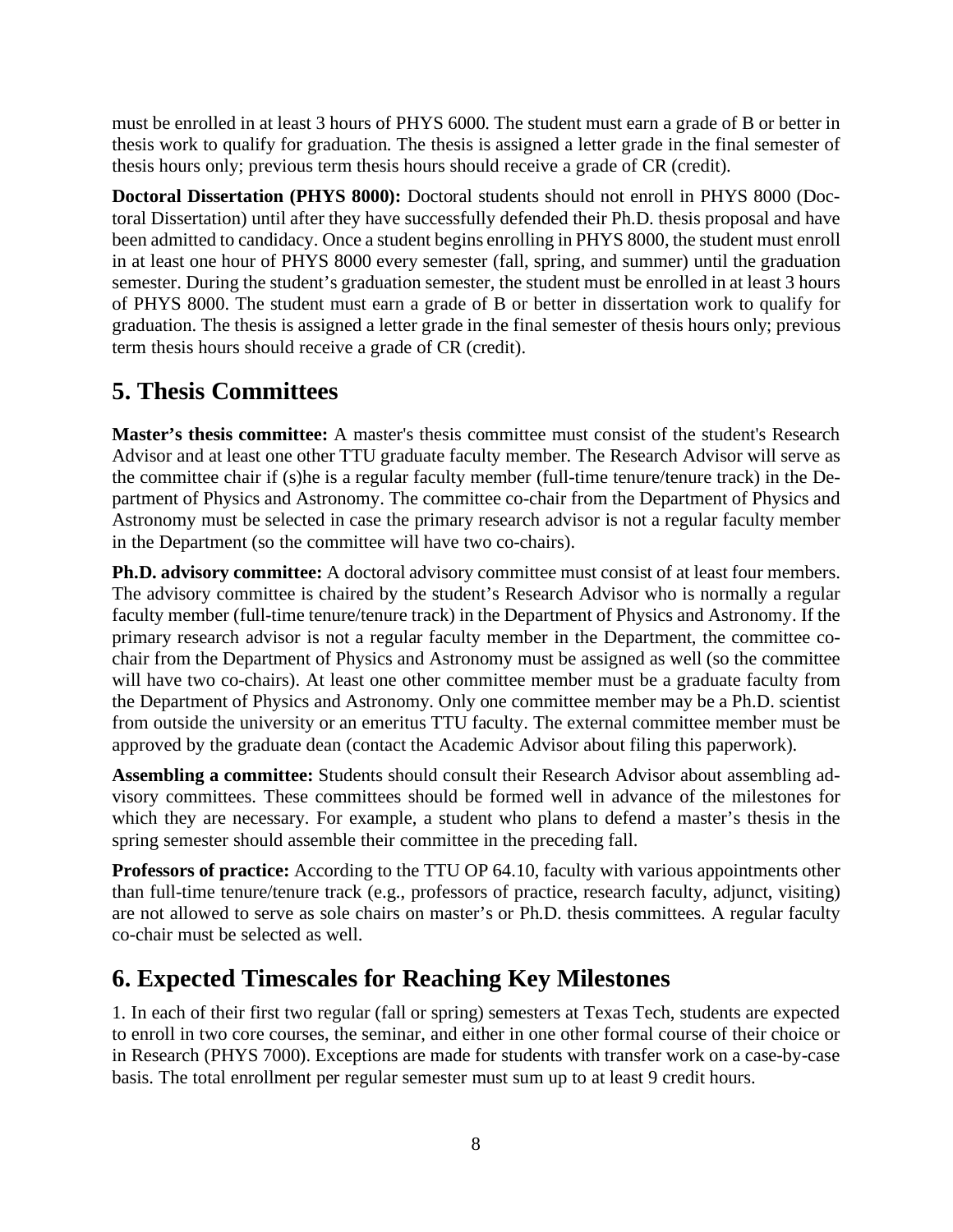2. All doctoral and exam-based master's students who have completed two regular semesters of coursework are expected to take the prelim exam. For most students, this means after their first academic year. Students who wish to continue on in the Ph.D. program after completing a thesisoption M.S. degree must take the prelim as soon as possible after formally adding the Ph.D. program. Students who fail the prelim on the first try must take the exam again the next time it is offered. Students with enrollment in leveling courses may delay taking the prelim, but this is not the norm and will be decided on a case-by-case basis by the Graduate Advisor.

3. For all degrees, a Research Advisor should be selected by the student by the end of the first academic year. If the primary advisor is not a regular faculty member in the Department of Physics and Astronomy, a co-advisor from the Department must be selected as well. Students who wish to change their Research Advisor must consult with the Graduate Advisor.

4. Master's degrees should ordinarily be completed within two years. A third year may be allowed for students who need to take leveling courses or as permitted by the Graduate Advisor.

5. The Ph.D. thesis proposal (also called the dissertation proposal) should be defended within one year of passing the prelim or completing sufficient coursework to qualify for a master's degree, whichever is later. The Graduate Advisor may authorize an extension on this timescale where appropriate.

6. Per the Graduate School, all requirements for the doctoral degree must be completed within a period of eight consecutive years from matriculation or four years from admission to candidacy (i.e., four years after passing the Ph.D. thesis proposal defense), whichever comes first.

## **7. Financial Assistance**

#### **7.1. Teaching Assistant Support**

The letter detailing the offer of admission to a student will indicate the duration and form of financial support for the student. For most incoming graduate students, there will be guaranteed support for a minimum of two semesters as a teaching assistant, contingent upon satisfactory performance both as a teaching assistant and in academic coursework. Continued support can normally be expected contingent on satisfactory performance as a teaching assistant and satisfactory progress towards the student's degree.

Students needing teaching assistant support are expected to notify the Director of Teaching Laboratories by the deadline each semester or they will risk not being funded.

Students who do not meet expected timescales for completing the master's degree requirements (normally within two years of entry), passing the prelim exam (normally within two years of entry), presenting the dissertation proposal (normally within three years of entry) or completing the dissertation (normally within four years of defending the proposal) will be placed at low priority for teaching assistant positions unless there are extenuating circumstances which are clearly laid out.

International graduate students may be funded as graders for two semesters if they fail to pass the international TA workshops prior to starting teaching. Only in exceptional circumstances will students who continue not to pass the TA workshop be funded as graders.